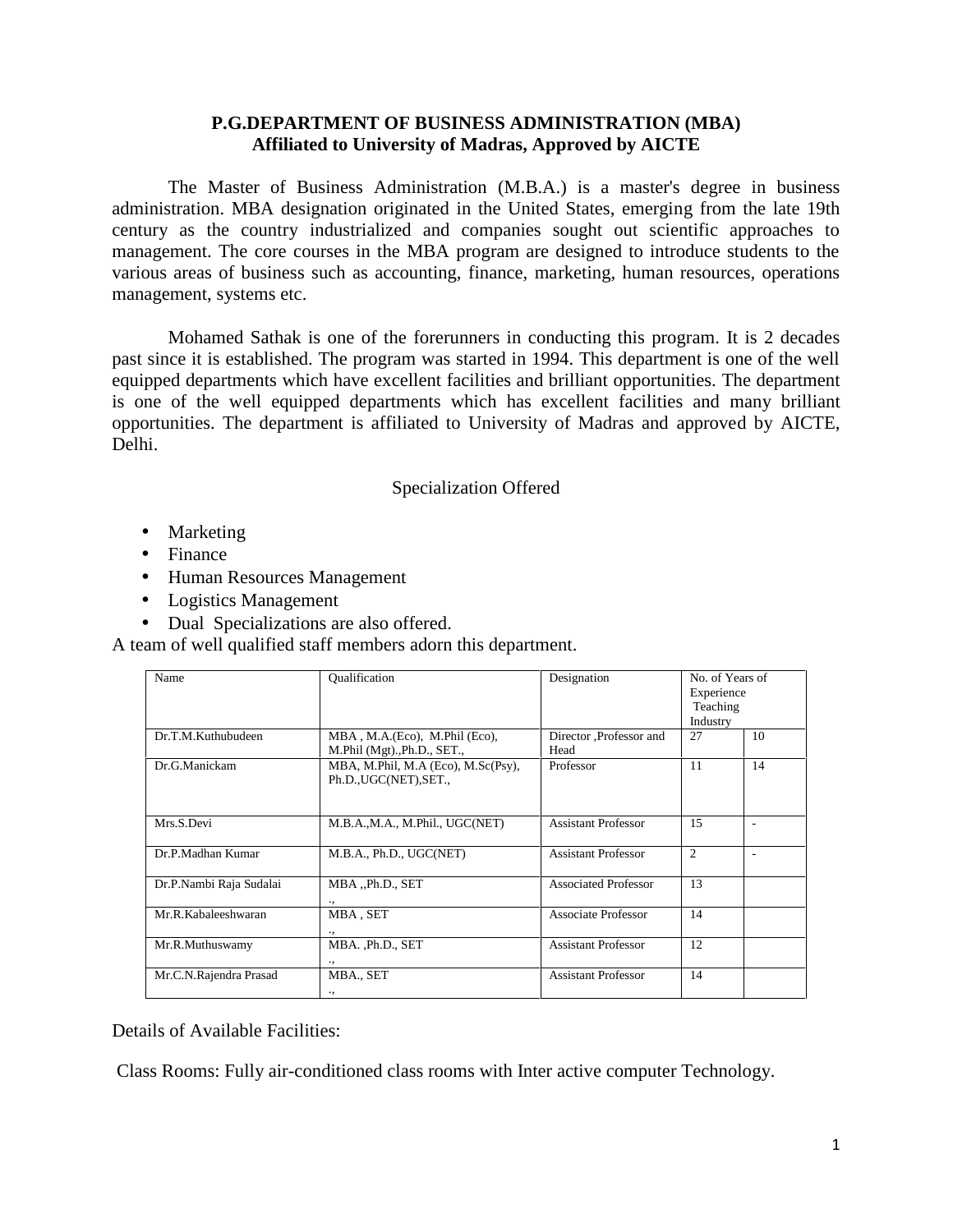Teaching pedagogy is highly sophisticated, LCD Projector with audio & Video facility in 2 rooms.

Library: There is well equipped Department Library with a collection of 9500 books from various fields of Management and also from the stream General Management books. And 2000 more books have to be added soon. General Library also has voluminous books on Management.

> Apart from physical books repository the digital library is an archive of all types of books and magazines.

Computer Lab:

There is a well equipped Computer Lab with new version software's and latest hard wares. The number of system and student is in 1:1 ratio.

No. of Computers: 110

Configuration:

Intel Core i5 Processor 3.1 ghz/4GB DDR3 Ram/ 500 GB Hard Disk / Without DVD Writer / Dell 18.5 LED Monitor/Dell Wired Keyboard and USB Optical Mouse/Free Dos/3-3-3 Years Warranty

| S.No           | Date                     | <b>Activities</b>                                                  | Chief Guest/                                 |  |
|----------------|--------------------------|--------------------------------------------------------------------|----------------------------------------------|--|
|                |                          |                                                                    | <b>Guest of Honour</b>                       |  |
| 1              | $8th$ Jan 2014           | Quiz Program on "Business Standard"                                | S.Jayaraam, Chief Manager.                   |  |
|                |                          |                                                                    |                                              |  |
| $\overline{2}$ | $28th$ Jan 2014          | GUEST LECTURE ON Interview Interaction Skill MS.<br><b>PADMAJA</b> | Ms.Padmaja, Softskill Trainer\MMA            |  |
|                |                          |                                                                    |                                              |  |
| 3              | $5th$ Feb 2014           | E-Week GUEST LECTURE ON "Pursue Your Passion"                      | Mr.K. Ramachandran, Senior Consultant, TCS   |  |
| $\overline{4}$ | $12^{th}$ Feb 2014       | Workshop on "Finance Education"                                    | Mr.Ramesh Shankar, Resource Person, SEBI.    |  |
| 5              | 19th Feb 2014            | AICTE Sponsored National Seminar on "Foreign Direct                | Chief Guest Mr. Ravishankar, VP Finance, TVS |  |
|                |                          | Investment"                                                        |                                              |  |
|                |                          |                                                                    | Motors/ Mr.V.Nagappan, Director, TNP Ltd.    |  |
| 6              | $26th$ Feb 2014          | Aspirants MBA 2014                                                 | K. Bhuvaneswari, CMD, Compcare Software      |  |
| 7              | 7 <sup>th</sup> Aug 2014 | Industrial Visit to                                                |                                              |  |
|                |                          | <b>Hatsun Dairies Plant</b>                                        |                                              |  |
| 8              | $26th$ Aug 2014          | <b>Industrial Visit</b>                                            |                                              |  |
|                |                          | <b>Coke Factory</b>                                                |                                              |  |
| 9              | $22nd$ Sep to $26th$     | Soft Skills Training                                               | <b>BBC</b> Abnersoft                         |  |
|                | Sep 2014                 |                                                                    |                                              |  |
| 10             | $29th$ Sep               | International Conference on Enhanced Changes in                    | Dr.Palani G.Periaswamy                       |  |
|                | 2014                     | Corporate                                                          | Chairman, Le Royal Meridien                  |  |
|                |                          | Environment                                                        | Sri.G.Balakrishnan                           |  |
|                |                          |                                                                    | Company Secretary,                           |  |
|                |                          |                                                                    | India Cements Limited                        |  |
| 11             | $31st$ Oct &             | <b>MMA</b> Convention                                              | Attended by the Students                     |  |
|                | $1st$ Nov 2014           | "World class Made in India"                                        |                                              |  |
| 12             | $8th$ Dec to $11th$      | Microsoft certified Professional Course                            | Digiterrati                                  |  |

## Activities Organised by the Department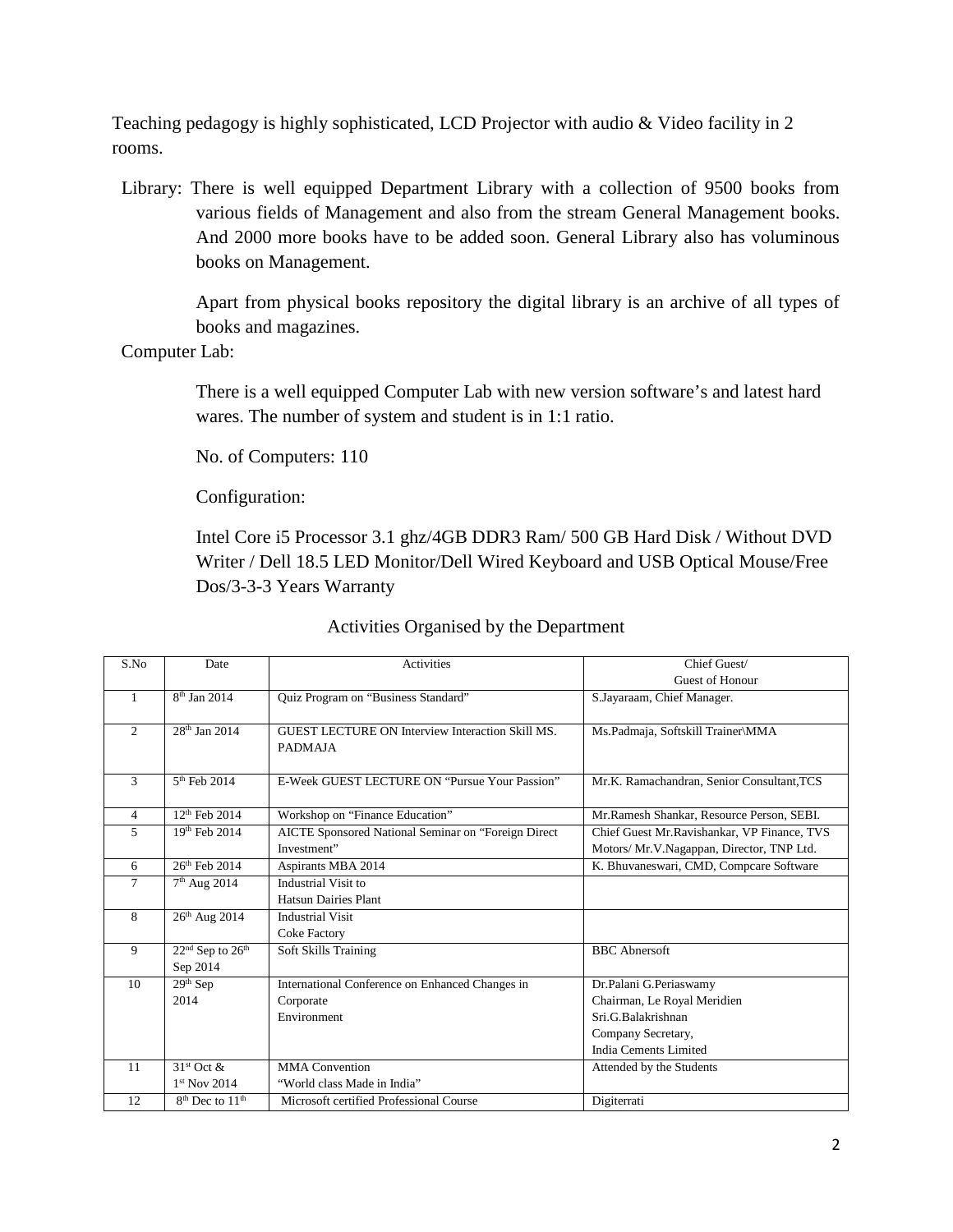|    | Dec2014            |                                              |                                           |
|----|--------------------|----------------------------------------------|-------------------------------------------|
| 14 | $25th$ Feb 2015    | Munafasa 2015                                | Mr.Mariasingam, MD, Mr.C.Sathiyavel, DGM, |
|    |                    |                                              | Reliance                                  |
|    | $27th$ Jan 2016    | <b>Guest Lecture – Presentation Skills</b>   | Dr. Uma Ramesh, Soft skill trainer        |
| 15 |                    |                                              |                                           |
|    |                    |                                              |                                           |
|    | $3rd$ Feb 2016     | <b>Guest Lecture – Campus to Corporate</b>   | Mr.Kalyanasundaram                        |
| 16 |                    |                                              |                                           |
|    |                    |                                              |                                           |
| 17 | $15^{th}$ Feb 2016 | FDP - Holistic and Integral Education        | V. Vijayalakshmi Asst. Prof - Management  |
|    |                    |                                              | studies, IIT Madras                       |
| 18 | $7th$ October 2016 | One Day Work Shop on Research Methodology In | Dr.R.Kasilingam ,DOMS .Pondicherry        |
|    |                    | <b>Management</b> (Data Analyses with SPSS)  | University                                |
| 19 | $19th$ March.2017  | <b>Workshop on Employability Skill</b>       | Dr. Victor Soloman. A V I T. Chennai      |

#### **Inter College Competitions – Participation & Winnings**

| S.NO | <b>NAME OF STUDENT</b>                   | <b>NAME OF COMPTETITION</b>                   | <b>NAME OF COLLEGE</b>              |
|------|------------------------------------------|-----------------------------------------------|-------------------------------------|
| 1.   | <b>SYED M.HASEEN &amp; ABDUL RAHEEM</b>  | <b>BUSINESS QUIZ</b>                          | <b>SATYABAMA UNIV</b>               |
| 2.   | <b>ALIHASANA</b>                         | <b>WORKSHOP</b>                               | <b>SANKARA COLLEGE</b>              |
| 3.   | <b>SYED.M.HASEEN &amp; MUBARAK ALI</b>   | <b>BUSINESS QUIZ</b>                          | <b>ANAND INSTITUTE</b>              |
| 4.   | <b>ALIHASANA</b>                         | <b>PAPER PRESENTATION</b>                     | <b>VELTECH</b>                      |
| 5.   | <b>ABDUL RAHIM</b>                       | <b>BUSINESS QUIZ</b>                          | <b>ETHIRAJ COLLEGE</b>              |
| 6.   | <b>ALIHASANA</b>                         | <b>PAPER PRESENTATION</b>                     | <b>JAYA COLLEGE</b>                 |
| 7.   | <b>ALIHASANA</b>                         | <b>PAPER PRESENTATION</b>                     | <b>MOP VAISHNAV</b>                 |
| 8.   | P.MAGESH& ALIHASANA                      | <b>E-TRADING</b>                              | <b>NIMS</b>                         |
| 9.   | <b>ALIHASANA</b>                         | <b>BEST MANAGER</b>                           | <b>HINDUSTAN UNIV</b>               |
| 10   | <b>NAJEEB &amp; SHAMNAS</b>              | <b>ADZAP</b>                                  | <b>MEASI</b>                        |
| 11   | <b>P.MAGESH&amp; ALIHASANA</b>           | <b>STOCK WARS</b>                             | <b>MEASI</b>                        |
| 12   | <b>RASHIDA &amp; LAVANYA</b>             | <b>BUSINESS QUIZ</b>                          | <b>MGR UNIV</b>                     |
| 13   | <b>INAYATHULLAH &amp; AZAR MUBEEN</b>    | <b>BUSINESS QUIZ</b>                          | <b>SRM UNIVERSITY</b>               |
| 14   | <b>INAYATHULLAH &amp; SATHAM HUSSAIN</b> | <b>ADZAP</b>                                  | <b>DG VAISHNAV</b>                  |
| 15   | <b>IRSHAD &amp; ALTHAF</b>               | ADZAP/BUS.QUIZ                                | <b>ETHIRAJ COLLEGE</b>              |
| 16   | <b>RASHIDA &amp; ARUL ROSE MARY</b>      | <b>PAPER PRESENTATION</b>                     | <b>ASAN COLLEGE</b>                 |
| 17   | <b>NIZAM &amp; RASHAD</b>                | <b>STOCK WARS</b>                             | <b>MEASI</b>                        |
| 18   | <b>IRSHAD AHAMED &amp; INAYATHULLAH</b>  | <b>STALL</b>                                  | <b>DHANISH AHAMED</b>               |
| 19   | RAMI, RAED                               | <b>TREASURE HUNT</b>                          | <b>CRESENT</b>                      |
| 20   | LAKSHMI, SRIJA, SAYEEDA                  | <b>COLLAGE, STRESS INTERVIEW</b>              | <b>SIET</b>                         |
| 21   | SALMA, AARTHI                            | <b>CORPORATE WALK</b>                         | <b>ETHIRAJ COLLEGE</b>              |
| 22   | SALMA, AARTHI, JEEVITHA                  | <b>PAPER PRESENTATION</b>                     | <b>KCS COLLEGE</b>                  |
| 23   | SALMA, ARATHI                            | <b>MOVIE MANAGEMENT</b>                       | <b>ST JOSEPH COLLEGE</b>            |
| 24   | SALMA, AARTHI                            | <b>BUSINESS PLAN</b>                          | <b>DG VAISHNAV</b>                  |
| 25   | AARTHI, SRUTHI, JEEVITHA                 | <b>NATIONAL SEMINAR</b>                       | <b>MADRAS SCHOOL OF SOCIAL WORK</b> |
| 26   | SALMAN, JAYAVINUPRIYA SALM A             | <b>ENTREPRENEURIAL</b><br>PROGRAMME, NEN CLUB | SAVEETHA SCHOOL OF MANAGEMENT       |

## Publication by the Department

The Department publishes a Journal named "SIMS – Journal of Applied and Management Research" from June 2012.

The journal is a bi-annual publication of MBA department and it endeavours to promote research in different functional aspects of management, economy and information system. The journal publishes original research papers besides Articles, Abstracts of Doctoral thesis, case Studies and Book Reviews.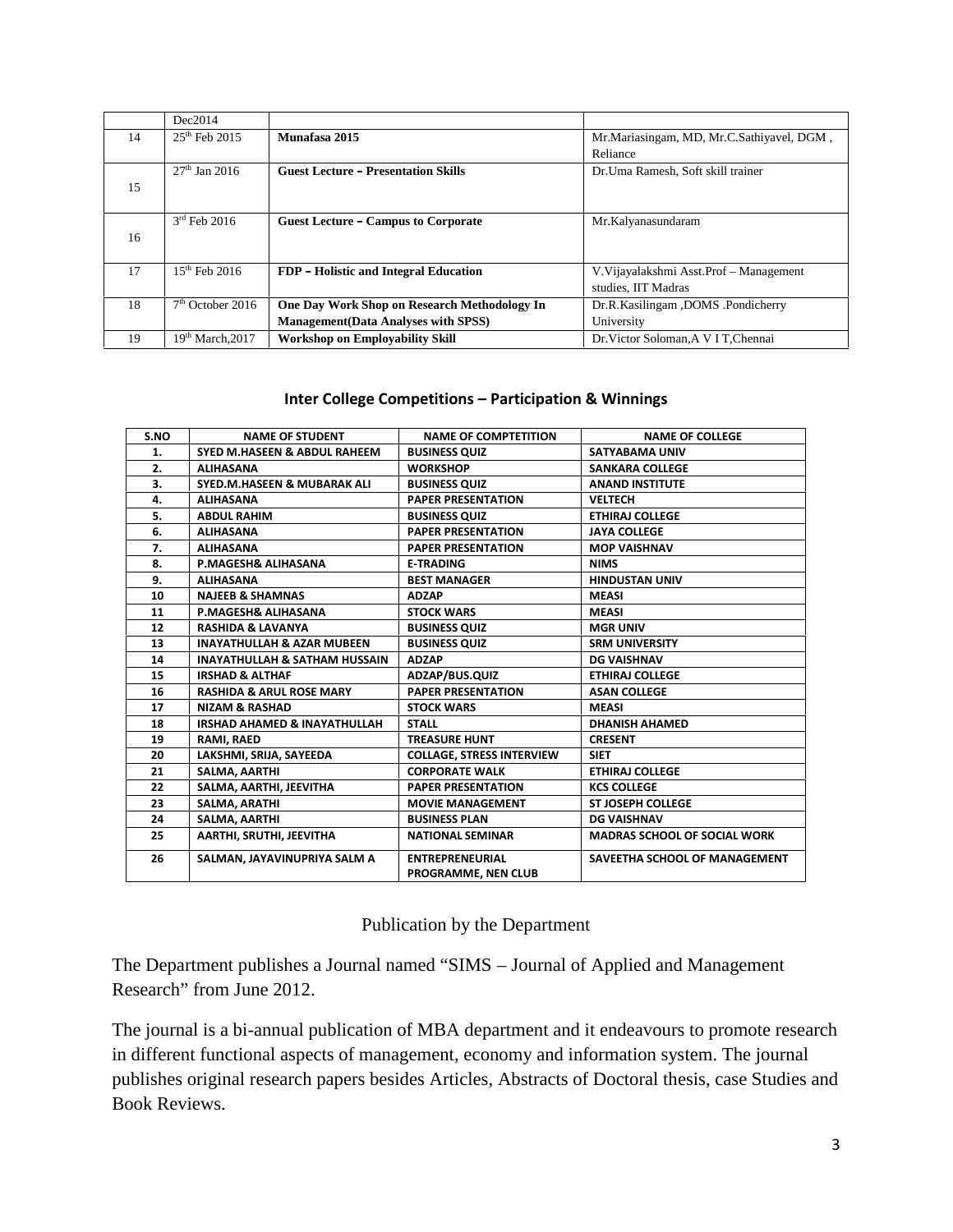#### **Academics**

Curriculum framed by University of Madras.

Regular Class Room Teaching.

Regular Industry-Institution Interaction.

Workshops, seminars and Conferences.

 Co curricular activities like campus Entrepreneurs and Management Games and Exercises

### Functioning of the Department

### Research Projects:

The Department is involved in Research Projects and a sanction of Rs.20 lakhs has been received from ICSSR , New Delhi for a sponsored research in Corporate Governance.

### Membership in Professional Clubs:

The students are encouraged to join professional clubs such as MMA (Madras Management Association). The students participate in various activities and guest lectures organized by the club.

### E-Cell:

The E-Cell of the department is carrying our various activities such as Campus company, E-week celebrations and Entrepreneur Seminars and guest lectures.

### Soft Skills and Personality Development Training:

The students are regularly trained by experts in Soft Skill that enables them to face the Interviews successfully and personality development programs aimed at overall development of the students are also organized.

### Intercollege Competition:

Every year a State level Inter College even is organized in the name of Munafasa that brings the talents from various institutions under one roof and acts as a forum for exposure for the students.

### Microsoft Certified Professional Courses:

The students also are trained in hands on experience with computers and are certified by Microsoft. The technical knowledge is also given due importance by the department.

Industrial Visits: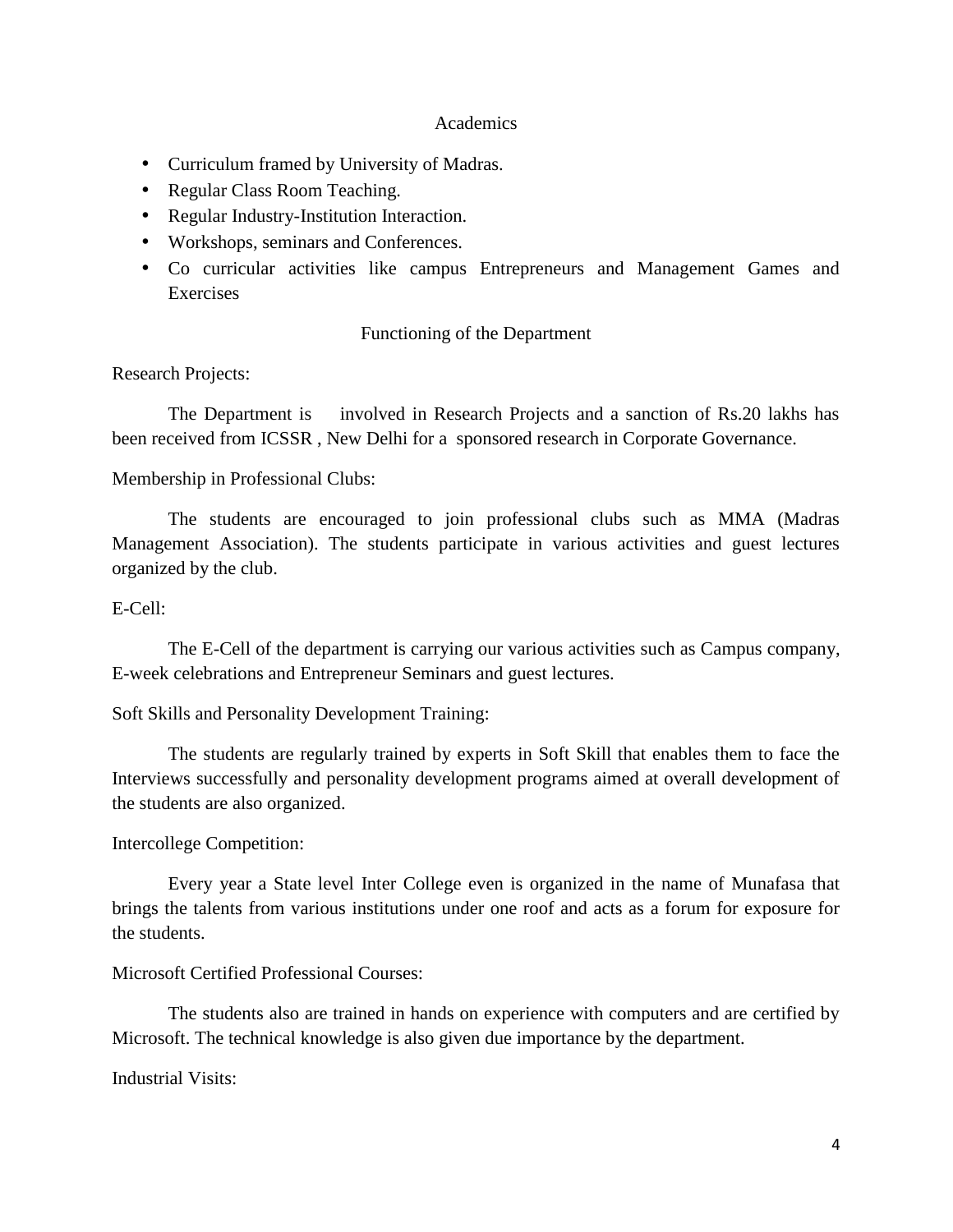Regular visits to industry are organized to expose the students to real industrial scenario and gain practical experience.

## P.G.Diploma in E-Business and Management

An additional PG diploma course in E-Business and Management is also offered by MBA department.

Duration of the Course:

The course shall extend over a period ONE academic year consisting of TWO terms. The academic year shall be divided into Two Semesters. The academic year is divided into two terms viz., July – October and November – March. Duration of the course shall be 450 hours.

### Placements

Campus Interviews are conducted every year. Students are given training on soft skills. They are well placed.

Every year 10 to 15 companies conduct campus interview and students are placed well through campus as well as other sources.

|                  | <b>NAME</b>              | <b>CURRENT EMPLOYMENT/BUSINESS DETAILS</b>  |                                       |  |
|------------------|--------------------------|---------------------------------------------|---------------------------------------|--|
| S. NO.           |                          | <b>NAME OF THE COMPANY</b>                  | <b>DESIGNATION</b>                    |  |
| 1.               | P. Prakash               | Financial Software System,<br>Chennai.      | Sr. Testing Engineer                  |  |
| 2.               | S.P. Chandran            | Sasikala Garments, Chennai                  | Managing Director                     |  |
| 3.               | R. S. M. Thameem Ansari  | World Resources Company,<br>Chennai         | <b>Regional Manager</b>               |  |
| $\overline{4}$ . | M.A.S. Mohamed Zackariya | Indian Oil Dealer,<br>Ramanathapuram        | Administrator                         |  |
| 5 <sub>1</sub>   | G. Kumaran               | Sri Navanedhalakshmi Gas<br>Agency, Chennai | Commercial Service Exec               |  |
| 6.               | G.T. Manoj               | Golden Dragon Ltd., Chennai                 | <b>Managing Director</b>              |  |
| 7.               | N. Mohamed Saad          | Fasire Traders., Chennai                    | <b>Managing Director</b>              |  |
| 8.               | D. Hari Priya            | EG Innovations, Chennai                     | <b>Business Development Executive</b> |  |
| 9.               | Syed Mohamed Imran       | Royal Bank of Scotland.,<br>Chennai         | <b>Research Analyst</b>               |  |
| 10.              | K. Kamal Prabu           | Manappuram Finance,                         | Manager                               |  |

#### List of Students Well Placed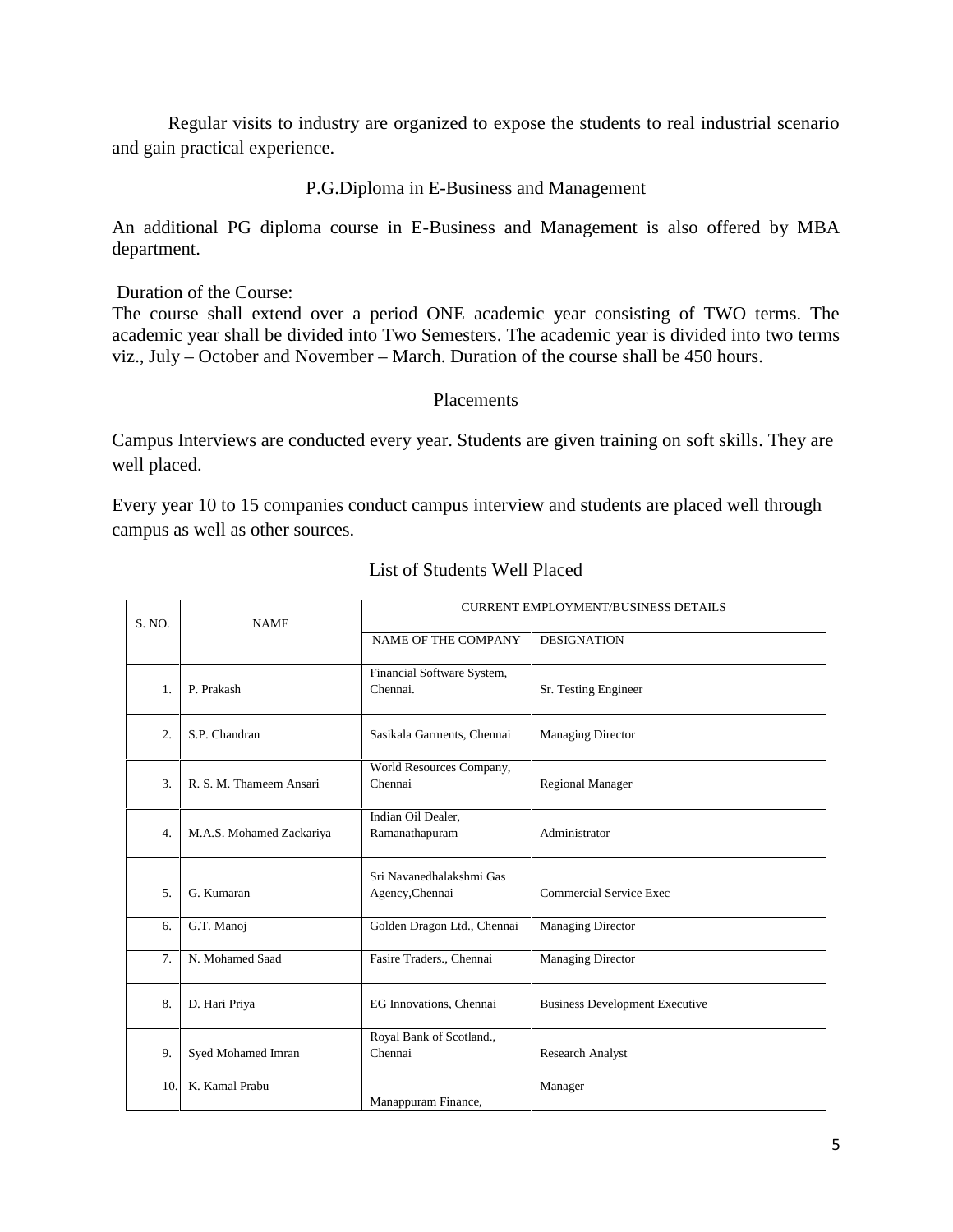|     |                    | Chennai                                    |                          |
|-----|--------------------|--------------------------------------------|--------------------------|
| 11. | T.M.D. Saleemullah | Emerald Leathers,<br>Vaniyambadi           | Production Manager       |
| 12. | S. Shankar         | Dr. Kamatchi Memorial<br>Hospital, Chennai | Marketing Executive      |
| 13. | M. Selvakani       | <b>ING Vysya</b>                           | Process Associate        |
| 14. | Ibrahim Buhari     | TCS, Chennai                               | Process Associate        |
| 15. | Johnney Jones      | Hindhuja Global Solutions,<br>Chennai      | Executive-HR             |
| 16. | Vinoth             | Shell India, Chennai                       | <b>Assistant Manager</b> |
| 17. | T. Muqueeth Ahmed  | Taj Traders, Chennai                       | Managing Director        |
| 18. | P. Ajees           | ING Vysya Bank, Kerela                     | Officer                  |
| 19. | Syed Saijuddin     | Star TV Ltd., Chennai                      | AD-Sales                 |
| 20. | K. Suresh          | R R Donndlley                              | <b>Financial Analyst</b> |

### List of Students Placed Abroad

| S.             | <b>NAME</b>       | <b>CURRENT EMPLOYMENT/BUSINESS DETAILS</b>     |                           |  |
|----------------|-------------------|------------------------------------------------|---------------------------|--|
| NO.            |                   | <b>NAME OF THE COMPANY</b>                     | <b>DESIGNATION</b>        |  |
| -1             | S. Zaheer Abbas   | ETA, Dubai                                     | <b>HR</b> Executive       |  |
| 2              | Sarayanan Kesayan | DAIMLER, Singapore                             | <b>Assistant Manager</b>  |  |
| 3              | Mohamed Sherif    | Lala's Enterprises Pvt Ltd., Singapore         | Administration            |  |
| $\overline{4}$ | Aftab Sadique     | Saudi Comedat Co. Ltd, Saudi Arabia            | Office Manager            |  |
| 5              | R. Abdul Basith   | Bamardouf Decoartion for Est., Saudi<br>Arabia | Company Secretary         |  |
|                |                   | Taj Global Trading                             |                           |  |
| 6              | Abdul Ajeez       | Dubai                                          | <b>Accounts Executive</b> |  |

# Students' Diversity:

Students are from diverse cultural background. Apart from students across length and breadth of India, there are foreign origin students also.

## Alumni: